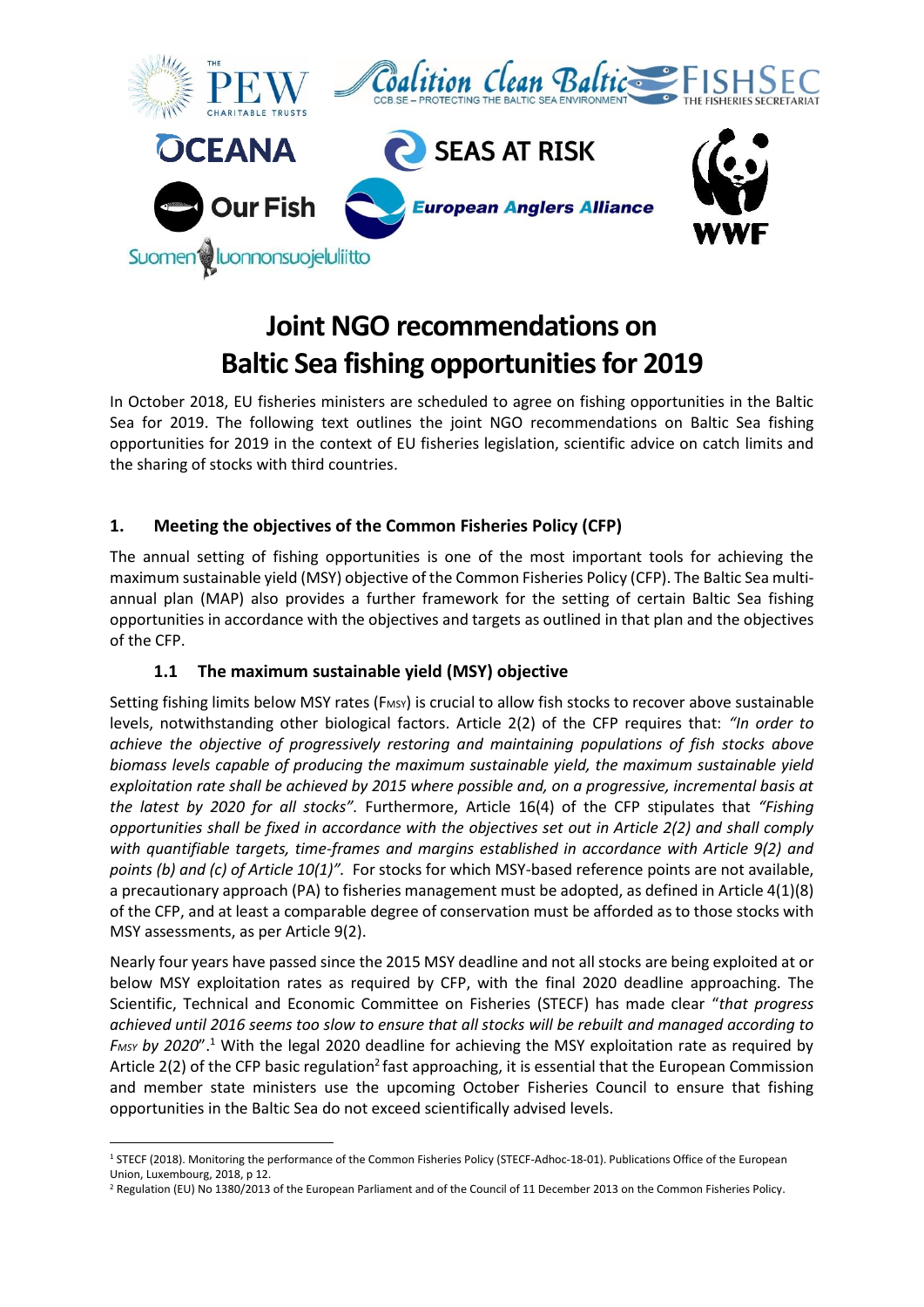Ministers should recall that the CFP only allows postponing the achievement of MSY exploitation rates beyond 2015 in exceptional cases *"if achieving them by 2015 would seriously jeopardise the social and economic sustainability of the fishing fleets involved",* but in any event, requires that this objective is met for all stocks by 2020. To date, very little socio-economic evidence justifying such delays has been made publicly available, raising questions about the transparency of the Council decision-making process and questions about the quality of the evidence provided by member states.

## **We therefore urge the Council:**

- **To set Total Allowable Catches (TACs) not exceeding scientifically advised levels based on the MSY approach for all stocks for which MSY-based reference points are available.**
- **Where MSY-based reference points are not available, to not exceed the precautionary approach catch limits advised by the International Council for the Exploration of the Sea (ICES).**

# **1.2 Appropriate implementation of the Baltic Sea multi-annual plan (MAP)**

The Baltic MAP<sup>3</sup> in its Article 3 reiterates the CFP objective, set out in Article 2(2) of the basic regulation, to end overfishing and to restore and maintain fish stocks above levels capable of producing MSY. NGOs would like to highlight that only fishing mortality rates below the  $F_{MSY}$  point value can contribute to the restoration of stocks above levels capable of producing MSY, in accordance with the requirements of both the CFP and the MAP. We therefore strongly oppose using the upper fishing mortality ranges specified in the Baltic MAP, Annex I (Column B) and remind decision-makers of the fact that  $F_{MSV}$  for all stocks should be regarded as a limit and not as a target.

In case ministers want to make use of the upper F ranges (from  $F_{MSV}$  point value to  $F_{MSV}$  upper) despite the well understood negative economic, social and environmental consequences<sup>4</sup>, they should provide and publish scientific evidence to demonstrate:

- That all stocks under the TAC concerned are above the conservation reference point (MSY  $B_{trigger}$ ; and,
- That the criteria for one of the exceptions provided for in the Baltic MAP Article 4(4) are met. Such evidence should be submitted to the European Commission well in advance of the negotiations on Baltic fishing limits, reviewed by the STECF or ICES, and made available to the public.

We note with deep concern that Annexes I and II of the Baltic MAP contain values of fishing mortality ranges and reference points which are not up to date for some of the stocks concerned (including Western Baltic herring) and not in accordance with the best available scientific advice provided by ICES. We urge decision makers to amend the Baltic MAP accordingly, replacing values with references to the most recent ICES advice, and the MSY Btrigger; Blim;, F<sub>MSY</sub> reference points, as was done for the North Sea multi-annual plan. Such an amendment should be done as soon as possible and as a matter of priority in advance of the October Fisheries Council meeting to allow ministers to use best available scientific advice for the Baltic fish stocks in their decisions on TACs for 2019. We would like also to highlight that the CFP includes decision-making based on the best available scientific advice as a principle in Article 3.

## **We therefore urge the Council:**

• **To set TACs in accordance with the best available scientific advice provided by ICES.**

**<sup>.</sup>** 3 REGULATION (EU) 2016/1139 OF THE EUROPEAN PARLIAMENT AND OF THE COUNCIL of 6 July 2016 establishing a multiannual plan for the stocks of cod, herring and sprat in the Baltic Sea and the fisheries exploiting those stocks, amending Council Regulation (EC) No 2187/2005 and repealing Council Regulation (EC) No 1098/2007

<sup>4</sup> ICES Special Request Advice[. EU request to ICES to provide FMSY ranges for selected North Sea and Baltic Sea stocks](http://www.ices.dk/sites/pub/Publication%20Reports/Advice/2015/Special_Requests/EU_FMSY_ranges_for_selected_NS_and_BS_stocks.pdf)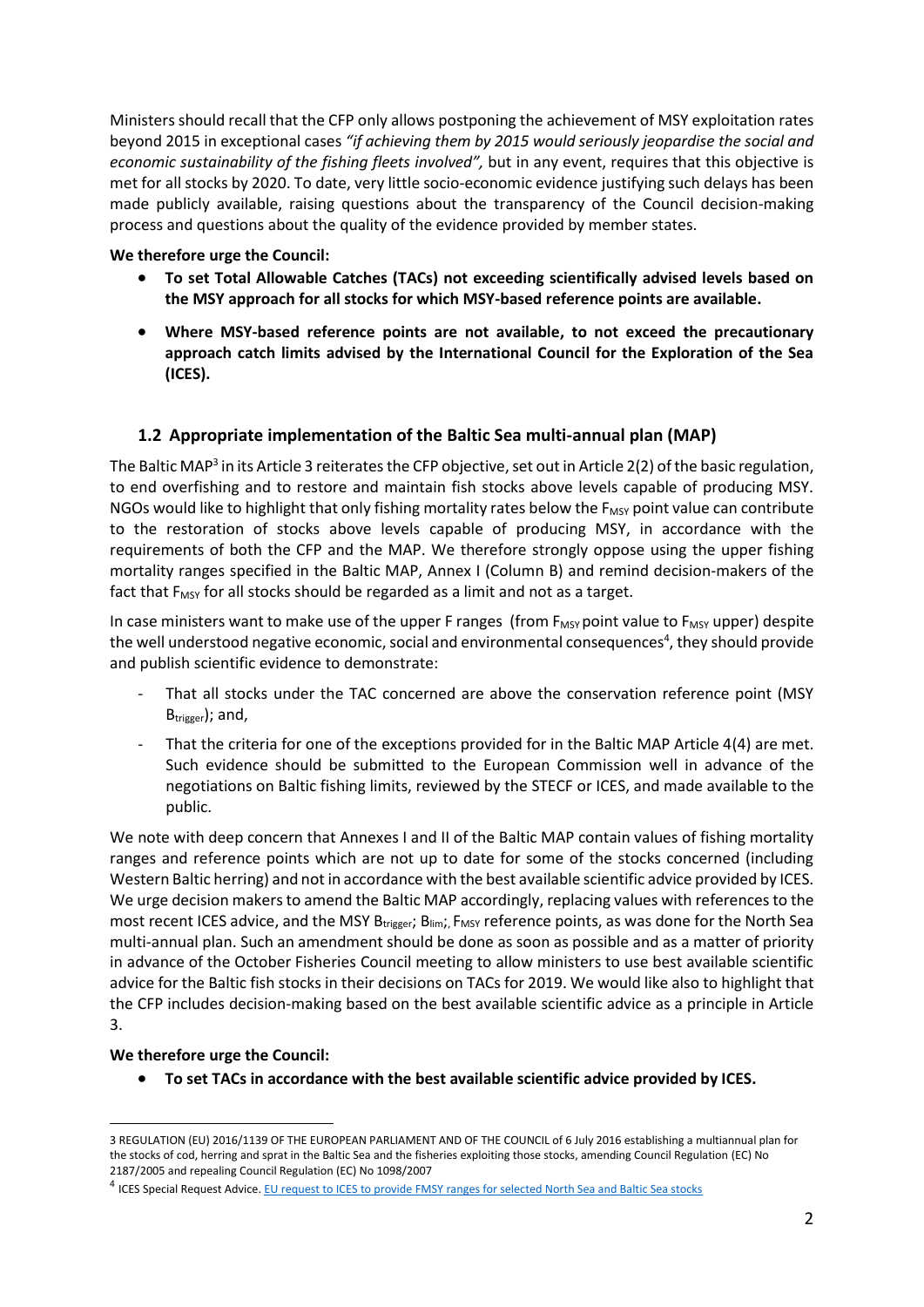- To set TACs not exceeding the F<sub>MSY</sub> point value specified in Annex I of the Baltic MAP.
- **To set TACs in accordance with the MSY approach, following the ICES MSY Advice Rule when spawning stock biomass (SBB) is below the MSY Btrigger reference point.**

# **1.3 Landing Obligation (LO)**

The landing obligation provides an opportunity to improve fisheries sustainability and meet the public's demand for fishing to be discard free. Article 2(5)(a) of the CFP clearly defines the objective to gradually eliminate discards by avoiding and reducing, as far as possible, unwanted catches and by gradually ensuring that catches are landed. Article 15 of the basic regulation provides member states with a range of tools to successfully implement the LO.

Since 2015 discards of cod have been prohibited in the Baltic Sea. However, results have yet to be seen at sea and fishing patterns, particularly in the demersal trawl sector, have remained largely unchanged. The latest figures from ICES show that in 2017 11% of Eastern Baltic cod were discarded<sup>5</sup>, while for Western Baltic cod the figure was 4.8% but rising to 17.5% in subdivision 24 for active gears. For plaice, the discard rate is estimated to be 39%.

Without adequate implementation of the LO discarding will continue in 2019, likely reducing the growth potential of these stocks and exacerbating the socioeconomic problems in the corresponding fisheries. The implementation of the LO must be a priority for managers as the status quo undermines the objectives of the CFP and results in inaccurate scientific assessments.

## **We therefore urge the Council:**

- **To take into account the lack of implementation of the LO when setting TACs.**
- **To ensure that TACs are respected by increasing monitoring and control of the LO.**
- **To use the LO as a means of promoting best practices in fishing.**

# **2. Joint NGO recommendations on Baltic Sea fishing opportunities for 2019**

# **Western Baltic Cod in Subdivisions (SDs) 22**–**24:**

## **NGOs recommend that the 2019 TAC should not exceed 6 716 tonnes in SDs 22-24.**

Given the long term concerns about the western Baltic cod stock, the risk of growth overfishing of one good year class clearly indicated in ICES advice, the record low recruitment in 2016 and 2018, and the uncertainties in the assessment, managers should consider applying Article 4(3) of the Baltic Sea MAP whereby fishing opportunities may be fixed at levels corresponding to lower levels of fishing mortality than those defined in the Annex I of the MAP. We therefore recommend a 20% TAC increase based on the 2018 TAC (5 597 tonnes) which will result in a TAC for cod in SDs 22-24 of 6 716 tonnes. A 20% increase in TAC will also limit year-to-year variability in TAC setting, which could help with long-term recovery of the stock and stability of fishing opportunities for the fishing fleets.

We also note that, to make use of the full growth potential of the 2016 year class, ICES suggests to use the  $F_{MSY}$  lower value provided in Annex I of the Baltic MAP when setting the TAC for Western Baltic cod.

**.** 

<sup>5</sup> [WGBFAS](http://www.ices.dk/sites/pub/Publication%20Reports/Expert%20Group%20Report/acom/2018/WGBFAS/01%20WGBFAS%20Report%202018.pdf) report 2018 p.83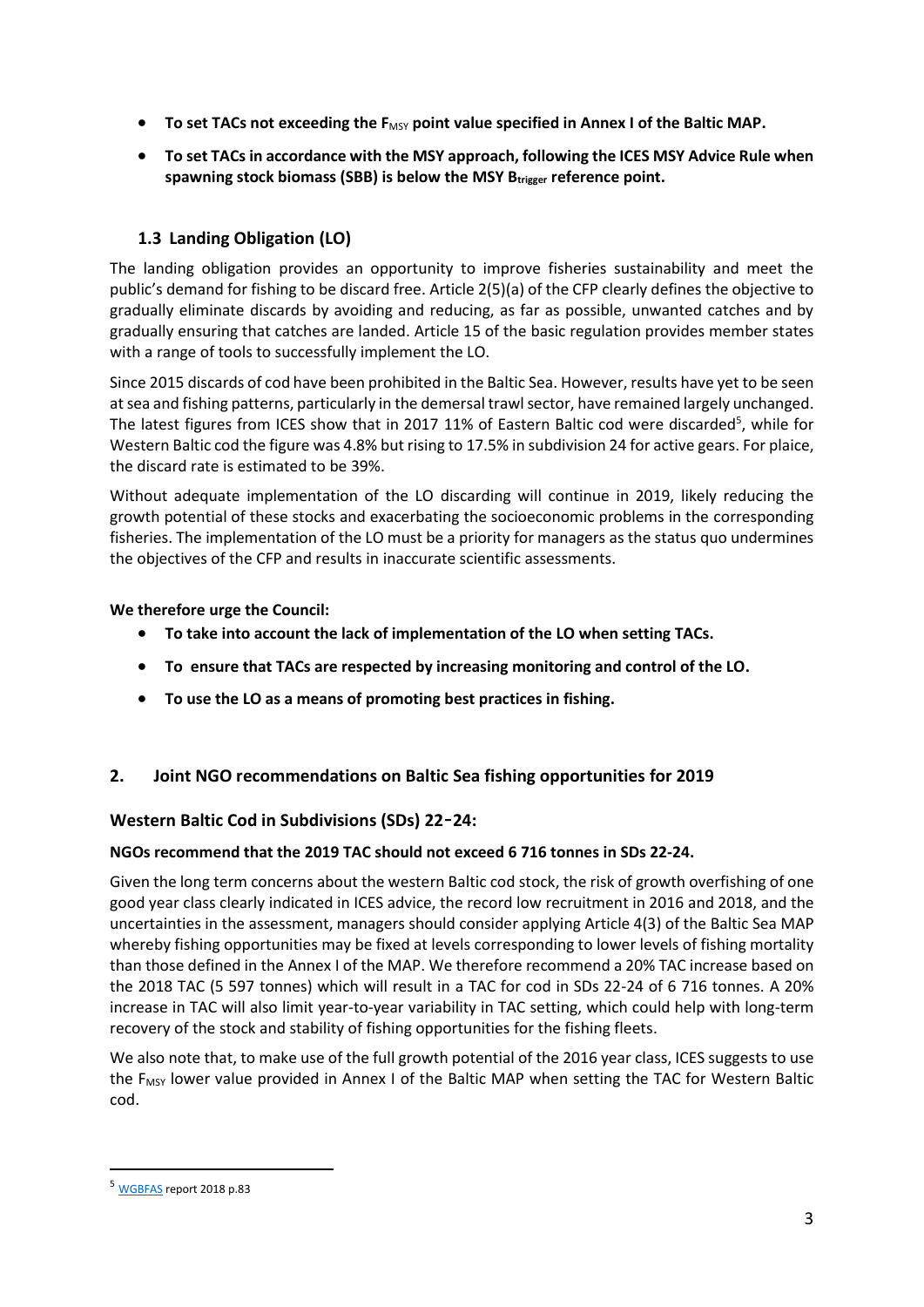We support the continuation of the spawning closure in February and March of 2019. We note, however, that for 5 of the 8 weeks of the closure in 2017 (until March  $7<sup>th</sup>$ ) there was fishing for flatfish that was also catching cod, so the closure was not fully in force during this period. We also note that the ICES Baltic ecoregion report for 2018 says that, in 2016, STECF evaluated revised spawning closures and concluded that the spatial closure appeared greatly beneficial to the western Baltic cod stock.

# **Eastern Baltic Cod in SDs 25**–**32:**

#### **NGOs recommend that the 2019 TAC should not exceed 13 224 tonnes in SDs 25-32.**

ICES advises that catches of eastern Baltic cod should be no more than 16 685 tonnes. This advice applies to all catches from the stock in subdivisions 24–32. Therefore the expected catch in SD 24 needs to be deducted. The Russian share (5%) also needs to be deducted. If managers limit the increase for western Baltic cod as we recommend in the section above, the corresponding figures for eastern Baltic cod would be a catch of 2 626 tonnes in SD 24 and 13 224 tonnes in SDs 25-32.

We note with concern the ICES observations of discards being 11% of 2017 catch (which it assumes to be an underestimate) and ongoing problems of observer access to vessels.

## **Herring in SDs 20–24, Western Baltic Spring Spawners (WBSS):**

#### **NGOs recommend that the 2019 TAC should be zero.**

ICES advises that based on the MSY approach there should be zero catch in 2019. We note the concerns of the fishing sector about the social-economic implications of this advice, however we would like to point out that the Baltic Sea MAP Article 4(4) which provides exemptions to set a TAC higher than the F<sub>MSY</sub> point value does not apply for Western Baltic herring, as its spawning stock biomass is below the required reference point  $-$  MSY B<sub>trigger</sub>. In addition, because the latest ICES advice concludes that the spawning stock biomass for Western Baltic herring is also below the critical  $B_{\text{lim}}$  reference point, it is appropriate for decision makers to apply Article 5(3) of the Baltic Sea MAP, which states: "*When scientific advice indicates that the spawning stock biomass of any of the stocks concerned is below the limit spawning stock biomass reference point as set out in Annex II, column B, to this Regulation, further remedial measures shall be taken to ensure the rapid return of the stock concerned to levels above the level capable of producing MSY, which may include, by way of derogation from Article 4(2) and (4) of this Regulation and in accordance with Article 16(4) of Regulation (EU) No 1380/2013, suspending the targeted fishery for the stock concerned and the adequate reduction of fishing opportunities".*

### **Herring in SDs 25–29 & 32, Central Baltic, excluding Gulf of Riga:**

#### **NGOs recommend that the 2019 TAC should not exceed 136 464 tonnes.**

This is based on ICES advice of F<sub>MSY</sub>. Mixing of Gulf of Riga herring and Central Baltic herring, and the Russian share (9.5%), have been considered in calculations.

## **Herring in SDs 28.1, Gulf of Riga (catches in SDs 28.1 and 28.2):**

#### **NGOs recommend that TAC 2019 should not exceed 31 044 tonnes.**

This is based on ICES advice of F<sub>MSY</sub>. Mixing of Gulf of Riga herring and Central Baltic herring has been considered in calculations.

#### **Herring in SDs 30-31, Gulf of Bothnia:**

**NGOs recommend that the 2019 TAC should not exceed 88 703 tonnes.**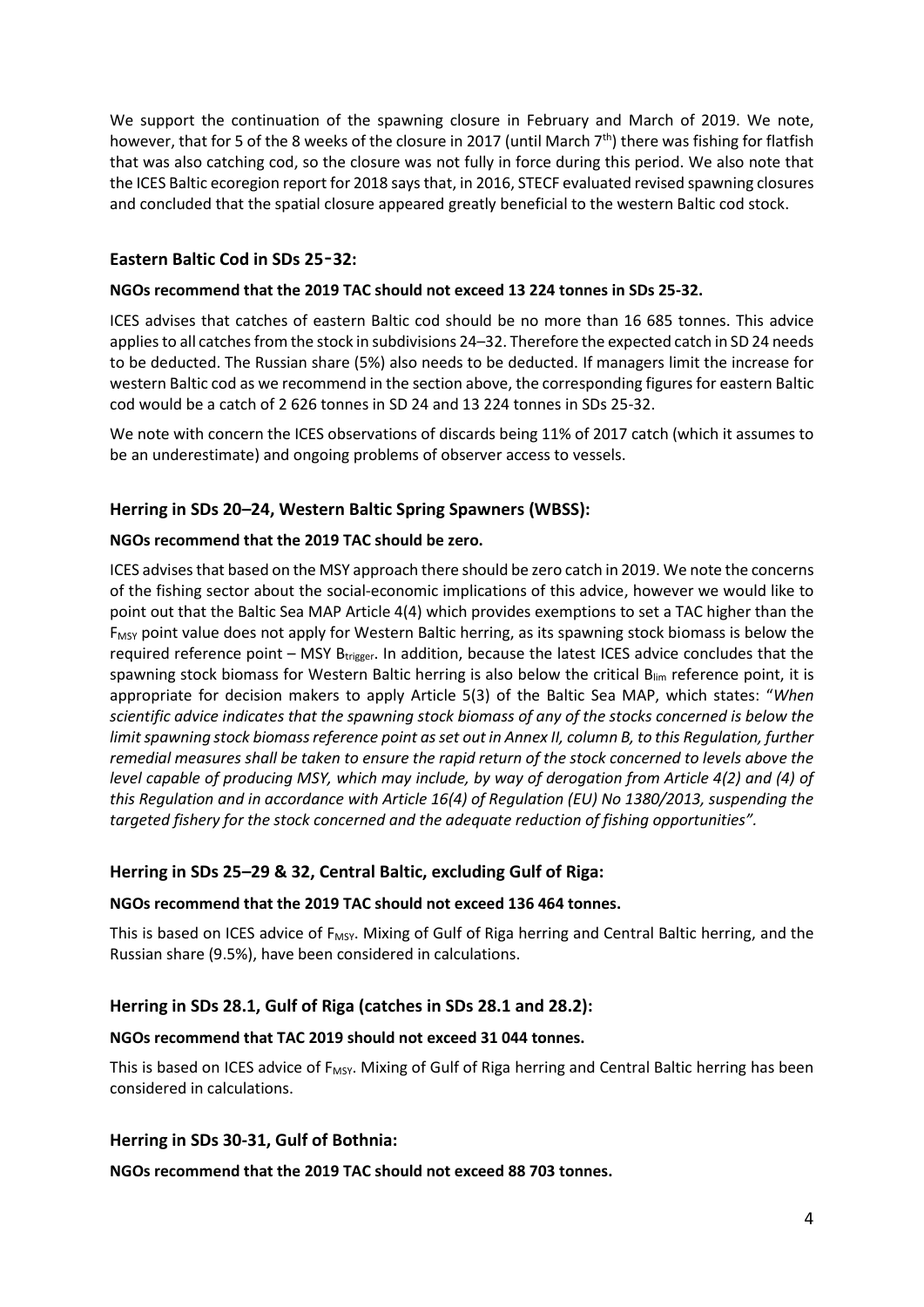This is in accordance with ICES advice based on MSY approach.

### **Sprat in SDs 22-32, Baltic Sea:**

#### **NGOs recommend that the 2019 TAC should not exceed 270 772 tonnes.**

This is based on ICES advice of  $F_{MSV}$ . The Russian share (10.08%) was considered in the calculations.

We recommend, in accordance with ICES advice, restrictions on the sprat fishery in SDs 25-26 and redistribution of the fishery to SDs 27–32.

#### **Plaice SD 22-32:**

#### **NGOs recommend that the 2019 TAC should not exceed 10 122 tonnes.**

This is based on ICES  $F_{MSY}$  advice for plaice 21-31 and ICES PA advice for plaice 24-32. This recommendation is in accordance with CFP requirements and Article 2.2 of the Basic Regulation which requires that the MSY exploitation rates be achieved by 2015 where possible, and on a progressive, incremental basis at the latest by 2020 for all stocks. ICES notes a change in the basis of the advice in SD 21-23 at the request of the EU Commission from MSY to precautionary approach. The CFP requires the MSY approach to be followed for all stocks.

#### **Salmon in SDs 22–31, Baltic Sea excluding the Gulf of Finland:**

#### **NGOs recommend that the 2019 TAC should not exceed 64 864 salmon.**

Calculations of the salmon TAC are based on ICES advice for wanted, reported catch of 68 000 fish plus 2% (2320 fish) unwanted, undersize discards<sup>6</sup>. Finally, the EU share of 98.1% is applied. This is applied last, assuming a proportion of IUU and discards also applied to the Russian share.

We highlight that misreporting of salmon as seatrout has been a long-lasting problem in salmon fisheries. ICES estimates that misreporting has increased from 6% in 2014 to 29% in 2017. NGOs urge the European Commission and Member States concerned to take concrete actions to improve control and halt misreported salmon catches.

## **Salmon in SD 32, Gulf of Finland:**

**.** 

#### **NGOs recommend that the 2019 TAC should not exceed 9 418 salmon.**

Calculations of the salmon TAC are based on ICES advice for wanted, reported catch of 9 676 fish plus 6% (708 fish) unwanted, undersize discards<sup>7</sup>. Finally, the EU share of 90.7% is applied. This is applied last, assuming a proportion of IUU and discards also applied to the Russia share.

We highlight that, according to ICES advice, measures to focus the fishing effort on reared salmon should be implemented. Such measures could include seasonal regulations and/or relocation of coastal fisheries away from sites likely to be on the migration paths of Gulf of Finland wild salmon. Fin-clipping of reared salmon stocks in all countries would allow wild salmon to be distinguished from reared salmon, as well as helping to identify wild salmon locations and fisheries on wild salmon.

<sup>6</sup> EU undersized discards are added because salmon is fully subject to the LO. Despite some high survivability exemptions for specific gear types we cannot assume that all discards are covered by the high survival exemption, as the advice does not specify which gears are responsible for the 2% discards.

<sup>7</sup> EU undersized discards are added because salmon is fully subject to the LO. Despite some high survivability exemptions for specific gear types we cannot assume that all discards are covered by the high survival exemption, as the advice does not specify which gears are responsible for the 6% discards. Calculated from Table 5 of ICES advice - based on 2017 (506/9124=0.055). Rounded to 2 decimal places.